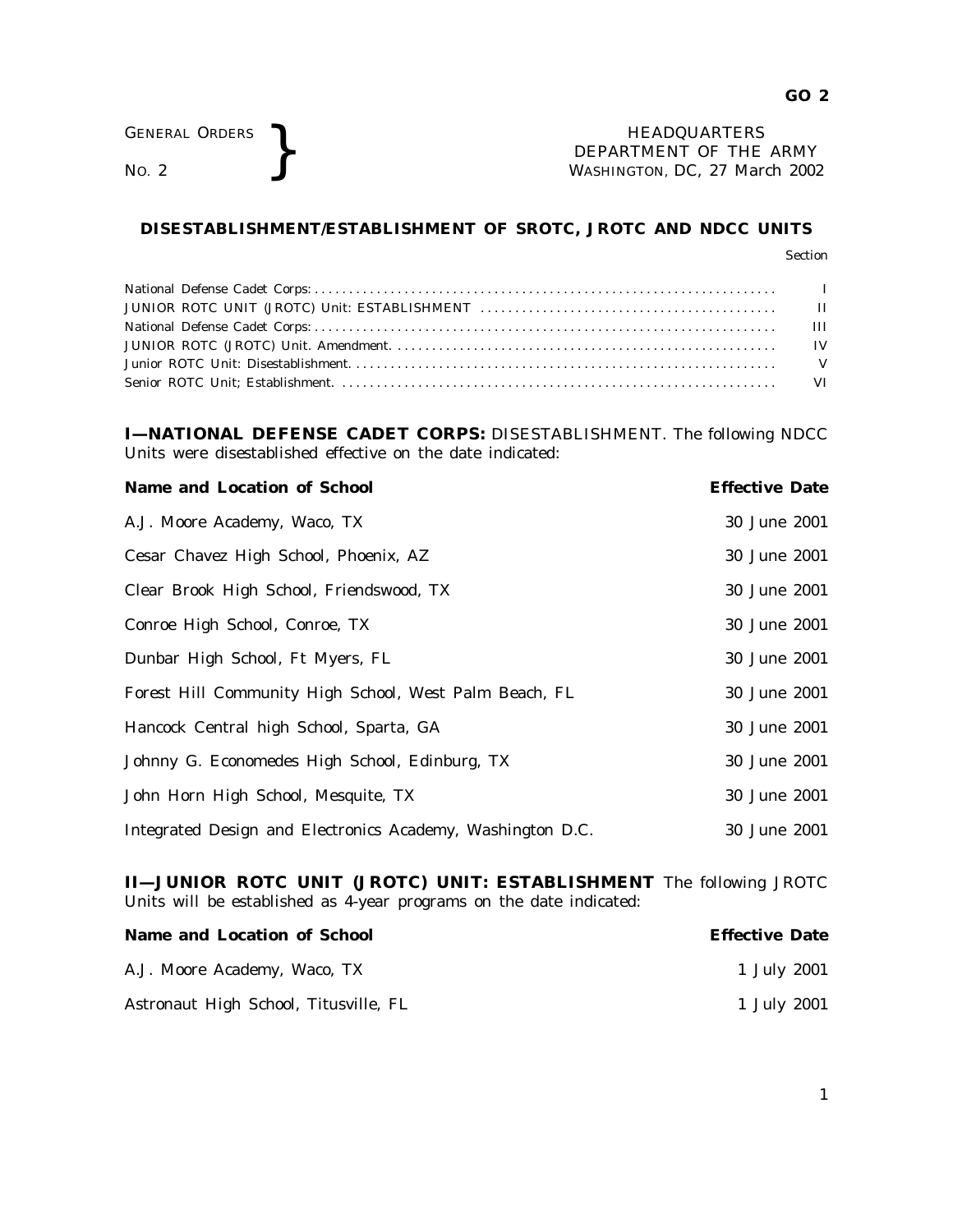# **GO 2**

| Bloomfield High School, Bloomfield, NM                      | 1 July 2001 |
|-------------------------------------------------------------|-------------|
| Buckhorn High School, Buckhorn, KY                          | 1 July 2001 |
| Center Line High School, Centerline, MI                     | 1 July 2001 |
| Cesar Chavez High School, Laveen, AZ                        | 1 July 2001 |
| Clear Brook High School, Friendswood, TX                    | 1 July 2001 |
| Conroe High School, Conroe, TX                              | 1 July 2001 |
| Coral Gables Senior High School, Coral Gables, FL           | 1 July 2001 |
| Dunbar High School, Ft Myers, FL                            | 1 July 2001 |
| Eagleville High School, Eagleville, TN                      | 1 July 2001 |
| Florence High School, Florence, MS                          | 1 July 2001 |
| Forest Hill Community High School, West Palm Beach, FL      | 1 July 2001 |
| Grant High School, Dry Prong, LA                            | 1 July 2001 |
| Hancock Central High School, Hancock, MI                    | 1 July 2001 |
| Hannah-Pamplico High School, Pamplico, SC                   | 1 July 2001 |
| Integrated Design and Electronics Academy, Washington, D.C. | 1 July 2001 |
| John Hardin High School, Elizabethtown, KY                  | 1 July 2001 |
| John Horn High School, Mesquite, TX                         | 1 July 2001 |
| Johnny G. Economedes High School, Edinburg, TX              | 1 July 2001 |
| Kirtland High School, Kirtland, NM                          | 1 July 2001 |
| Liberty County High School, Bristol, FL                     | 1 July 2001 |
| McLaurin Attendance Center, Florence, MS                    | 1 July 2001 |
| North Miami Beach Senior High School, North Miami Beach, FL | 1 July 2001 |
| North Springs High School, Atlanta, GA                      | 1 July 2001 |
| Piedra Vista High School, Farmington, NM                    | 1 July 2001 |
| Rossview High School, Clarksville, TN                       | 1 July 2001 |
| Southern Choctaw High School, Silas, AL                     | 1 July 2001 |
| Spalding High School, Griffin, GA                           | 1 July 2001 |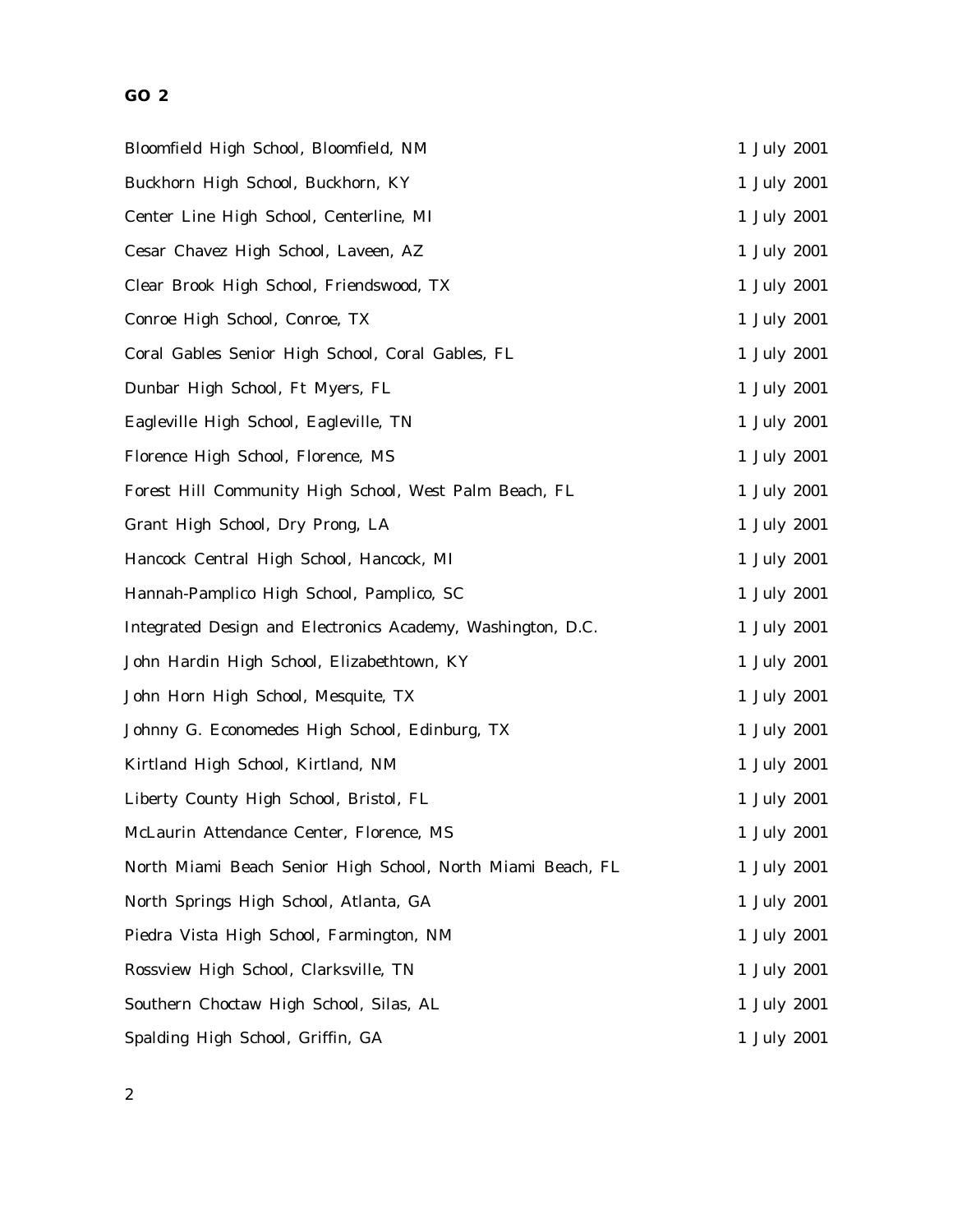**GO 2**

Topeka West High School, Topeka, KS 1 July 2001

**III—NATIONAL DEFENSE CADET CORPS:** ESTABLISHMENT. The following NDCC Units were established effective on the date indicated:

| <b>Name and Location of School</b>                  | <b>Effective Date</b> |
|-----------------------------------------------------|-----------------------|
| Amon Carter-Riverside High School, Fort Worth, TX   | 1 July 2001           |
| Arroyo Valley High School, San Bernardino, CA       | 1 July 2001           |
| Gonzales High School, Gonzales, CA                  | 1 July 2001           |
| Harlan Community Academy, Chicago, IL               | 1 July 2001           |
| Humble High School, Humble, TX                      | 1 July 2001           |
| John L. Chapin High School, El Paso, TX             | 1 July 2001           |
| Robichaud Sr./Jr. High School, Dearborn Heights, MI | 1 July 2001           |
| Siegel High School, Murfeesboro, TN                 | 1 July 2003           |

**IV—JUNIOR ROTC (JROTC) UNIT. AMENDMENT.** The following order is amended as indicated: General Order 3, HQDA, 28 June 1996, Section I, is amended as follows: The following JROTC Unit established as 4-year program effective on the date indicated will be redesignated:

### **Name and Location of School Effective Date**

Washington Irving High School, Clarksburg, WV 1 1 January 1993

The Washington Irving High School JROTC Unit is hereby redesignated as follows on the effective date indicated:

### **Name and Location of School Effective Date**

Robert C. Byrd High School, Clarksburg, WV 1 1 January 1995

The following order is amended as indicated: General Order 5, HQDA, 15 July 1994, Section I is amended as follows:

The following JROTC Unit established as a 4-year program effective on the date indicated will be redesignated:

**Name and Location of School Effective Date**

Garden High School, Oakwood, VA 1 January 1993

The Garden High School JROTC unit is hereby redesignated as follows on the effective date indicated: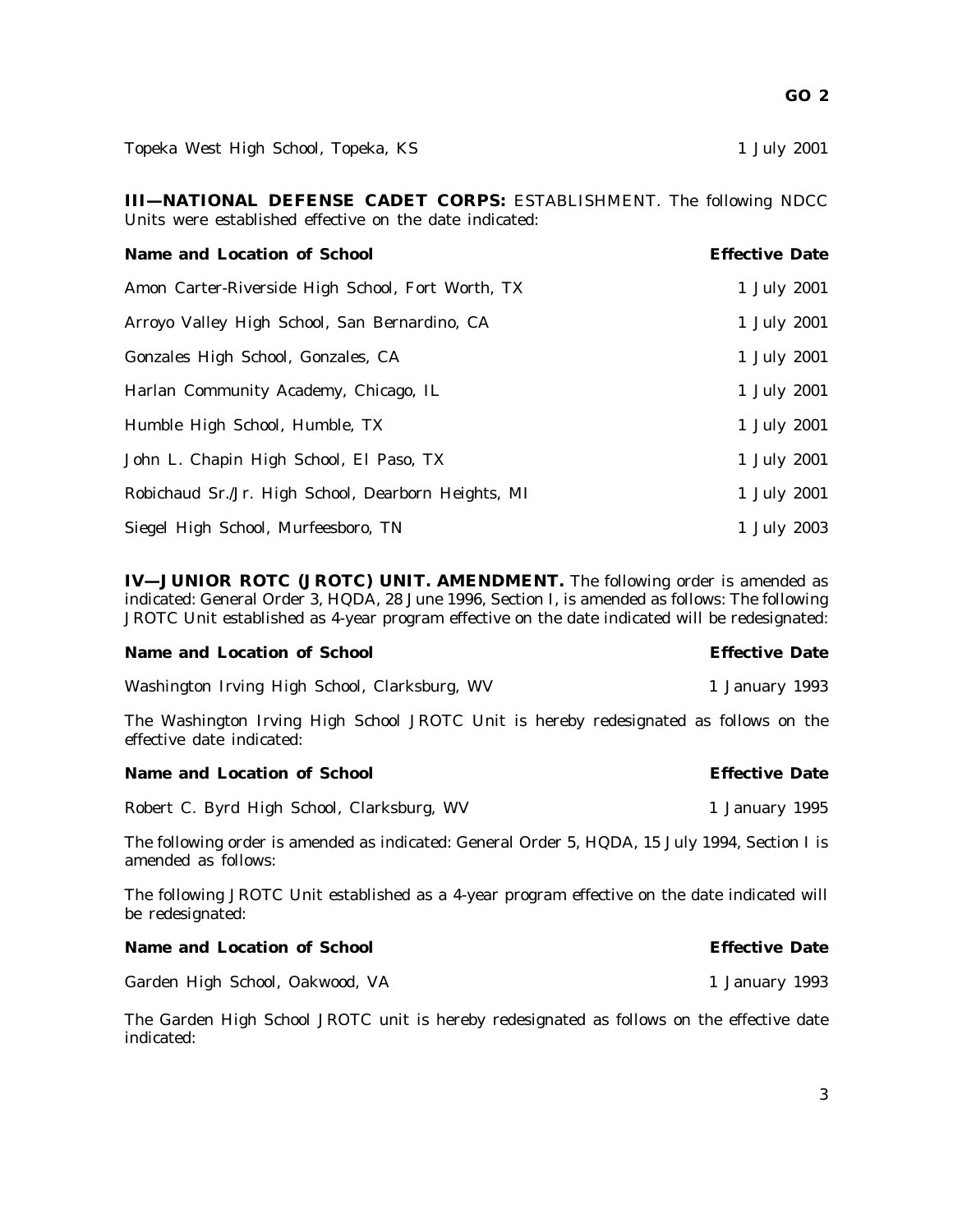| <b>Name and Location of School</b>                                                                                          | <b>Effective Date</b> |
|-----------------------------------------------------------------------------------------------------------------------------|-----------------------|
| Twin Valley High School, Pilgrims Knob, VA                                                                                  | 1 July 2001           |
| The following JROTC Unit is amended as indicated: General Order 17, HQDA, 15 July 1994,<br>Section I is amended as follows: |                       |
| The following JROTC Unit established as a 4-year program effective on date indicated will be<br>redesignated:               |                       |
| <b>Name and Location of School</b>                                                                                          | <b>Effective Date</b> |
| Bethune Charter School, Bethune, SC                                                                                         | 1 January 1993        |
| The Bethune Charter School JROTC Unit is hereby redesignated as follows on the effective date<br>indicated:                 |                       |
| <b>Name and Location of School</b>                                                                                          | <b>Effective Date</b> |
| Continuous Learning Center, Camden, SC                                                                                      | 30 July 2001          |
| The following JROTC Unit is amended as indicated: General Order 9, HQDA, 1 July 1995,<br>Section II is amended as follows:  |                       |
| The following JROTC Unit established as a 4-year program effective on date indicated will be<br>redesignated:               |                       |
| <b>Name and Location of School</b>                                                                                          | <b>Effective Date</b> |
| Raymond S. Mclain High School, Tulsa, OK                                                                                    | 1 July 1994           |
| The Raymond S. Mclain High School JROTC Unit is hereby redesignated as follows on the<br>effective date:                    |                       |
| <b>Name and Location of School</b>                                                                                          | <b>Effective Date</b> |
| Tulsa School for Science and Technology, Tulsa, OK                                                                          | 9 August 2001         |
| The following JROTC Unit is amended as indicated: General Order 18, HQDA, 1 July 1983,<br>Section II is amended as follows: |                       |
| The following JROTC Unit established as a 4-year program effective on date indicated will be<br>redesignated:               |                       |
| <b>Name and Location of School</b>                                                                                          | <b>Effective Date</b> |
| Edgewood Regional Senior High School, Atco, NJ                                                                              | 1 April 1983          |
| The Edgewood Regional Senior High School JROTC Unit is hereby redesignated as follows on<br>the effective date indicated:   |                       |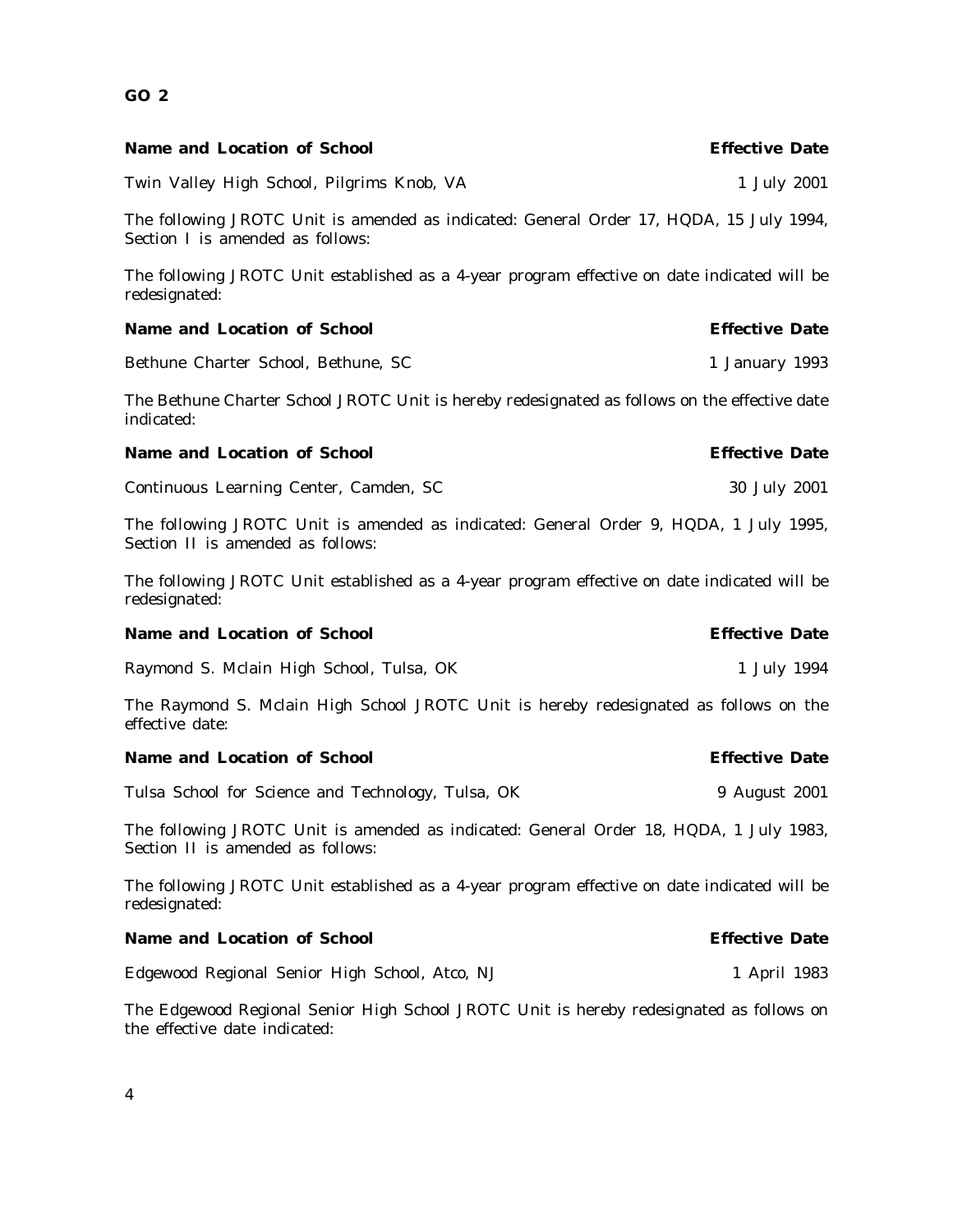| <b>Name and Location of School</b>                                                                                                                   | <b>Effective Date</b> |
|------------------------------------------------------------------------------------------------------------------------------------------------------|-----------------------|
| Winslow Township High School, Atco, NJ                                                                                                               | 1 July 2001           |
| The following JROTC Unit is amended as indicated: General Order 4, HQDA, 3 March 1993,<br>Section II is amended as follows:                          |                       |
| The following JROTC Unit established as a 3-year program will be amended to be a 4-year<br>program effective on date indicated will be redesignated: |                       |
| <b>Name and Location of School</b>                                                                                                                   | <b>Effective Date</b> |
| Henderson County High School, Henderson, KY                                                                                                          | 1 January 2001        |
| The following JROTC Unit is amended as indicated: General Order 9, HQDA, 28 May 1993,<br>Section I is amended as follows:                            |                       |
| The following JROTC Unit established as a 4-year program effective on the date indicated will<br>be redesignated:                                    |                       |
| <b>Name and Location of School</b>                                                                                                                   | <b>Effective Date</b> |
| Bladenboro High School, Elizabethtown, NC                                                                                                            | 1 January 1993        |
| The Bladenboro High School JROTC Unit is hereby redesignated as follows on the effective date<br>indicated:                                          |                       |
| <b>Name and Location of School</b>                                                                                                                   | <b>Effective Date</b> |
| West Bladen High School, Bladenboro, NC                                                                                                              | 30 June 2001          |
| V-JUNIOR ROTC UNIT: DISESTABLISHMENT. The following JROTC Unit is<br>disestablished on the effective date indicated.                                 |                       |
| <b>Name and Location of School</b>                                                                                                                   | <b>Effective Date</b> |

Tar Heel High School, Tar Heel, NC 30 June 2001